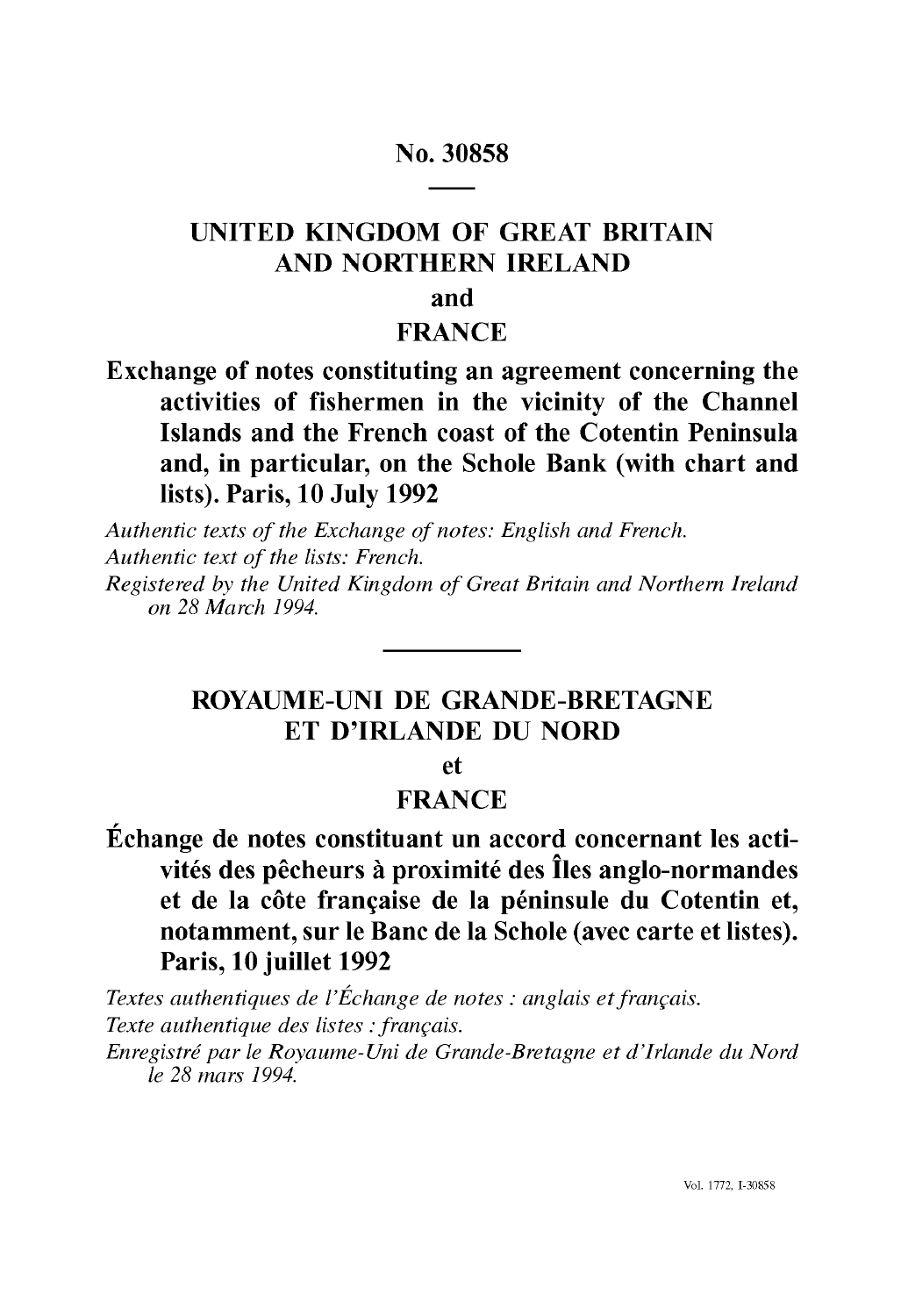- EXCHANGE OF NOTES CON STITUTING AN AGREEMENT<sup>1</sup><br>BETWEEN THE GOVERN-**BETWEEN** MENT OF THE UNITED KING DOM OF GREAT BRITAIN AND NORTHERN IRELAND AND THE GOVERNMENT OF THE<br>FRENCH REPUBLIC CON-**REPUBLIC** CERNING THE ACTIVITIES OF FISHERMEN IN THE VI CINITY OF THE CHANNEL ISLANDS AND THE FRENCH COAST OF THE COTENTIN PENINSULA AND, IN PAR TICULAR, ON THE SCHOLE BANK
- CHANGE DE NOTES CONSTI TUANT UN ACCORD<sup>1</sup> ENTRE<br>LE GOUVERNEMENT DU **GOUVERNEMENT** ROYAUME-UNI DE GRANDE-BRETAGNE ET D'IRLANDE DU NORD ET LE GOUVERNE MENT DE LA RÉPUBLIQUE FRANÇAISE CONCERNANT<br>LES ACTIVITÉS DES PÊ-ACTIVITÉS DES CHEURS À PROXIMITÉ DES<br>ÎLES - ANGLO-NORMANDES ANGLO-NORMANDES ET DE LA CÔTE FRANÇAISE DE LA PÉNINSULE DU CO-TENTIN ET, NOTAMMENT, SUR LE BANC DE LA SCHOLE

I

*Her Britannic Majesty's Embassy at Paris to the Ministry of External Relations of the French Republic*

#### **BRITISH EMBASSY**

**PARIS**

10 July 1992

Note 135/93

Her Britannic Majesty's Embassy presents its compliments to the Ministry of Foreign Affairs and has the honour to refer to recent discussions which have taken place between representatives of the British and French governments about the existing neighbourhood relations regarding activities by local coastal fishermen in the vicinity of the Channel Islands and the French coast of the Cotentin peninsula and, in particular, about the question of French fishing on the Schole Bank.

During the course of these discussions, the British representatives informed the French representatives of the following:

(a) With effect from 1 September 1992, the authorities in the Bailiwick of Guernsey will exercise technical controls over fishing activities, corresponding to the measures mentioned in paragraph (b) below, within a limit extending to a maximum of 12nm from the baselines, including powers to prosecute breaches of the regulations

<sup>1</sup> Came into force on 10 July 1992, the date of the note in reply, in accordance with the provisions of the said notes.

<sup>&</sup>lt;sup>1</sup> Entré en vigueur le 10 juillet 1992, date de la note de réponse, conformément aux dispositions desdites notes.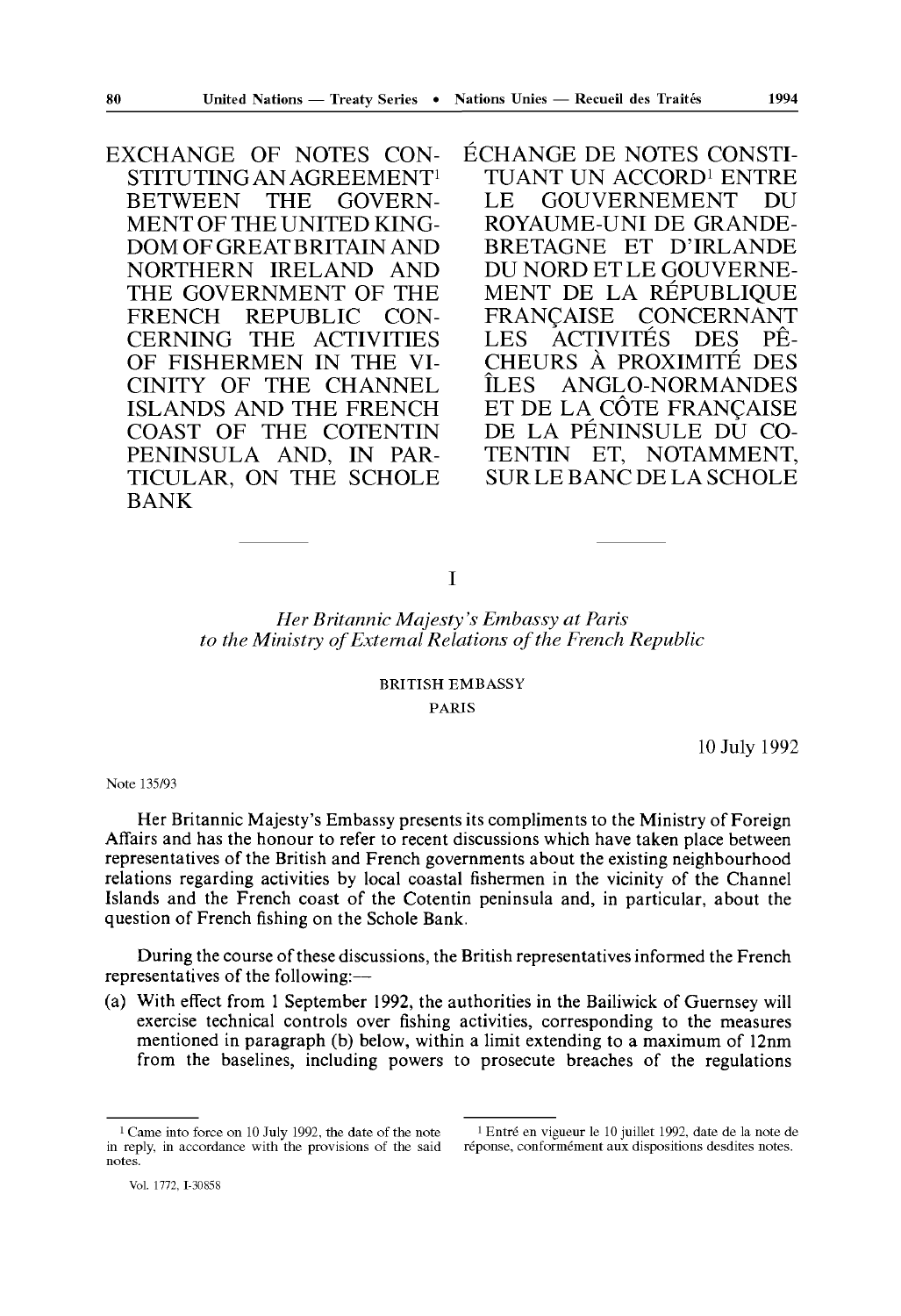applicable in those waters, thereby averting any practical need to take small French vessels to English ports for trial.

- (b) Subject to the provisions of paragraph 3 below, the authorities in the Bailiwick of Guernsey will prescribe and enforce measures reflecting the technical conservation and management measures relating to sea fishing made from time to time by the European Communities and applicable in ICES Area Vile.
- (c) A limit has been laid down for the Bailiwick of Guernsey in the waters situated towards the Bailiwick of Jersey for the purposes of controls over fisheries.

In the light of these discussions, the British Government has the honour to propose the following:

(1) The limits for the purposes of controls over fisheries in the waters situated between the Bailiwick of Guernsey and France shall be Line A and Line B, as defined below:

*Line A* is composed of loxodromes joining the following points defined by co-ordinates of latitude and longitude on European Datum (first Adjustment 1950):

|     | 49 55'23"N |                         |
|-----|------------|-------------------------|
|     |            | 02 03'12"W (12nm Limit) |
| 2.  | 49 48'34"N | $02.02'56''$ W          |
| 3.  | 49 45'18"N | 02 03'28"W              |
| 4.  | 49 45'08″N | $0203'30''$ W           |
| 5.  | 49 44'09"N | 0203'34''W              |
| 6.  | 49 40'55"N | 02.03'52''W             |
| 7.  | 49 39'03"N | 02 04'54"W              |
| 8.  | 49 38'32"N | 02 05'01"W              |
| 9.  | 49 35'52"N | $02.06'16''$ W          |
| 10. | 49 32'47"N | 02 07'50"W              |
| 11. | 49 32'36"N | 02.08'04''W             |
| 12. | 49 32'27"N | 02 08'15"W              |
| 13. | 49 29'52"N | $02.06'56''$ W          |
| 14. | 49 27'38"N | 02 05'51"W              |
|     |            |                         |

*Line B* is composed of loxodromes joining the following points defined by co-ordinates of latitude and longitude on European data (first adjustment 1950):

| 15. | 49 13'15"N | 02.33'33"W |
|-----|------------|------------|
| 16. | 49 13'29"N | 02 34'16"W |
| 17. | 49 13'39"N | 02 34'43"W |
| 18. | 49 14'39"N | 02.38'19"W |
| 19. | 49 15'36"N | 02 41'33"W |
| 20. | 49 16'13"N | 02 43'57"W |
| 21. | 49 16'17″N | 02.44'12"W |
| 22. | 49 16'47"N | 02.46'38"W |
| 23. | 49 18'18"N | 02.56'09"W |

Lines A and B are shown, by way of illustration, on the chart attached to this Note.

(2) Each French fisherman whose name and particulars are included on a list attached hereto may continue his present fishing activity on the Schole Bank until retirement or at the latest until 1 January 2010, provided he continues when fishing on the Bank to use the same method of fishing and the same vessel or one similar to that specified on the attached list. There are included on this list the French fishermen who visit the Schole Bank regularly.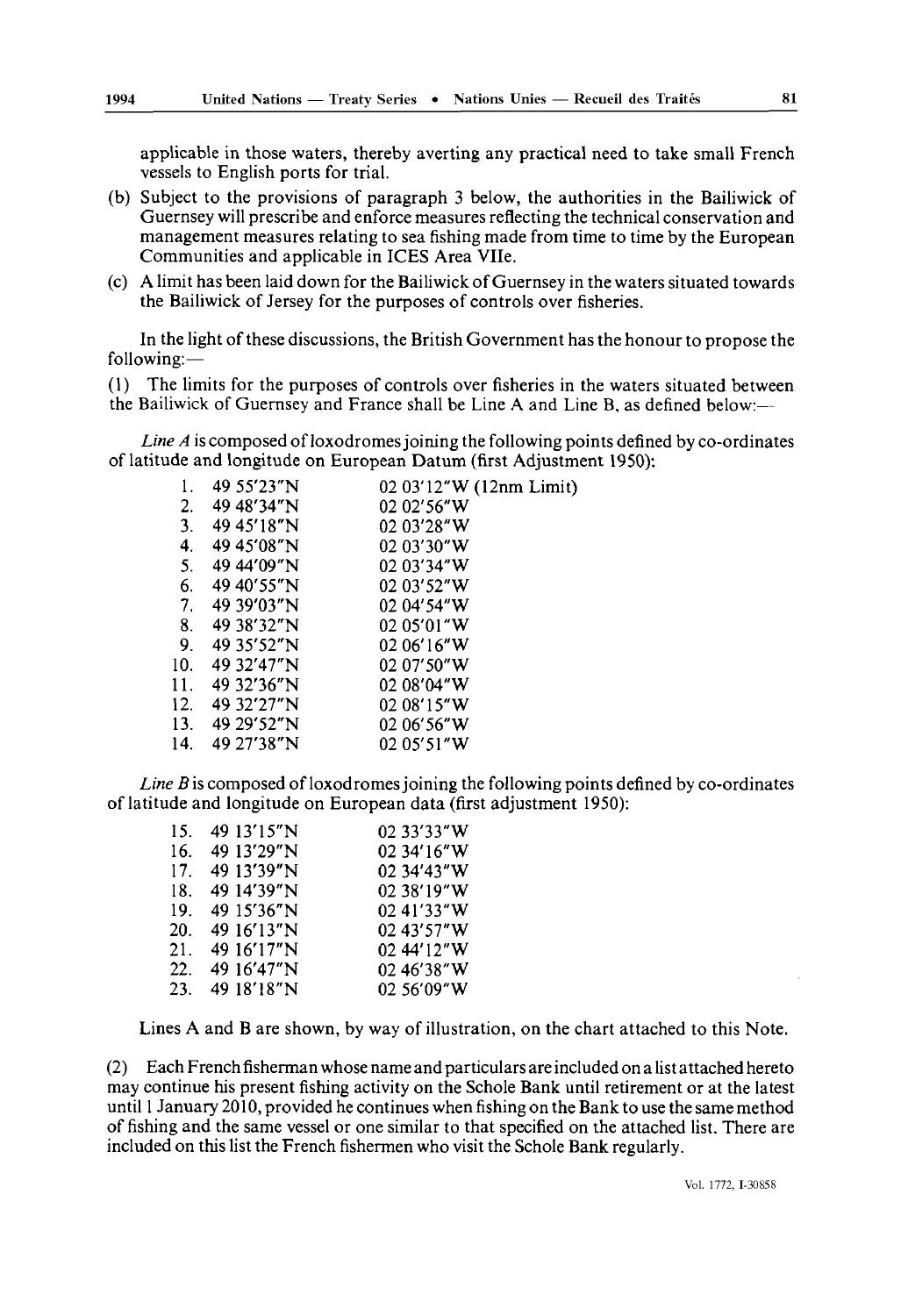In addition, subject to the limit of 4 vessels per calendar day, each French fisherman whose name and particulars are included on a second list attached hereto may continue, except during the months of April and May, his present fishing activity on the Schole Bank until his retirement or at the latest until 1 January 2010, provided he continues when fishing on the Bank to use the same method of fishing and the same vessel or one similar to that specified on the attached list. There are included on this list the French fishermen who visit the Schole Bank occasionally.

The French authorities will communicate to the authorities of Guernsey each day for the day after the following day, the names and related information of the vessels which have sought and received authorisation to fish on that day, commencing at 0001 hours European Standard Time. If a vessel has not been so named, it may not fish on that day. If no vessels have sought and received authorisation for that day this information will be communicated to the Guernsey authorities.

If a fisherman named on either list changes his vessel, the characteristics of the new vessel (length between perpendiculars, horse-power and tonnage, as well as the name and registration number) shall be communicated to the British authorities.

The term " similar vessel " means one using the same method of fishing and of which none of the above-mentioned characteristics is more than 10% larger than those of the original vessel.

The Schole Bank is the submerged bank situated to the east of Guernsey and delimited by loxodromes joining the following points defined by co-ordinates of latitude and longitude on European Datum (First Adjustment 1950):

| 1. 49 35'30"N    | $0214'30''$ W  |
|------------------|----------------|
| 2. $49.35'30''N$ | $02.12'00''$ W |
| 3.49.32'54"N     | $0212'00''$ W  |
| 4. 49 32'54" N   | 02 14'30"W     |
| 5.49.35'30"N     | 02 14'30"W     |

The lines are shown, by way of illustration, on the chart attached to this Note.

(3) The existing practices with regard to fishing by coastal fishermen from France and the Bailiwick of Guernsey in the waters in the vicinity of the Channel Islands and the French coast of the Cotentin peninsula, apart from the Schole Bank, will not be affected.

(4) If the authorities in the Bailiwick of Guernsey find it necessary in the exceptional circumstances to issue technical conservation measures which are different from the measures adopted by the European Communities and in force at the time for ICES Area Vile, in particular in the case of accidental pollution or of a natural calamity, such measures shall as far as possible be transmitted to the French authorities before their entry into force. Such regulations shall not be discriminatory in regard to French fishermen and shall not have the effect of modifying the latters' conditions of access to fishing zones except to the extent made strictly necessary by the situation.

(5) The British and French competent authorities will be invited to continue to deal with possible prosecutions of British fishermen in French waters and of French fishermen in British waters as quickly as possible.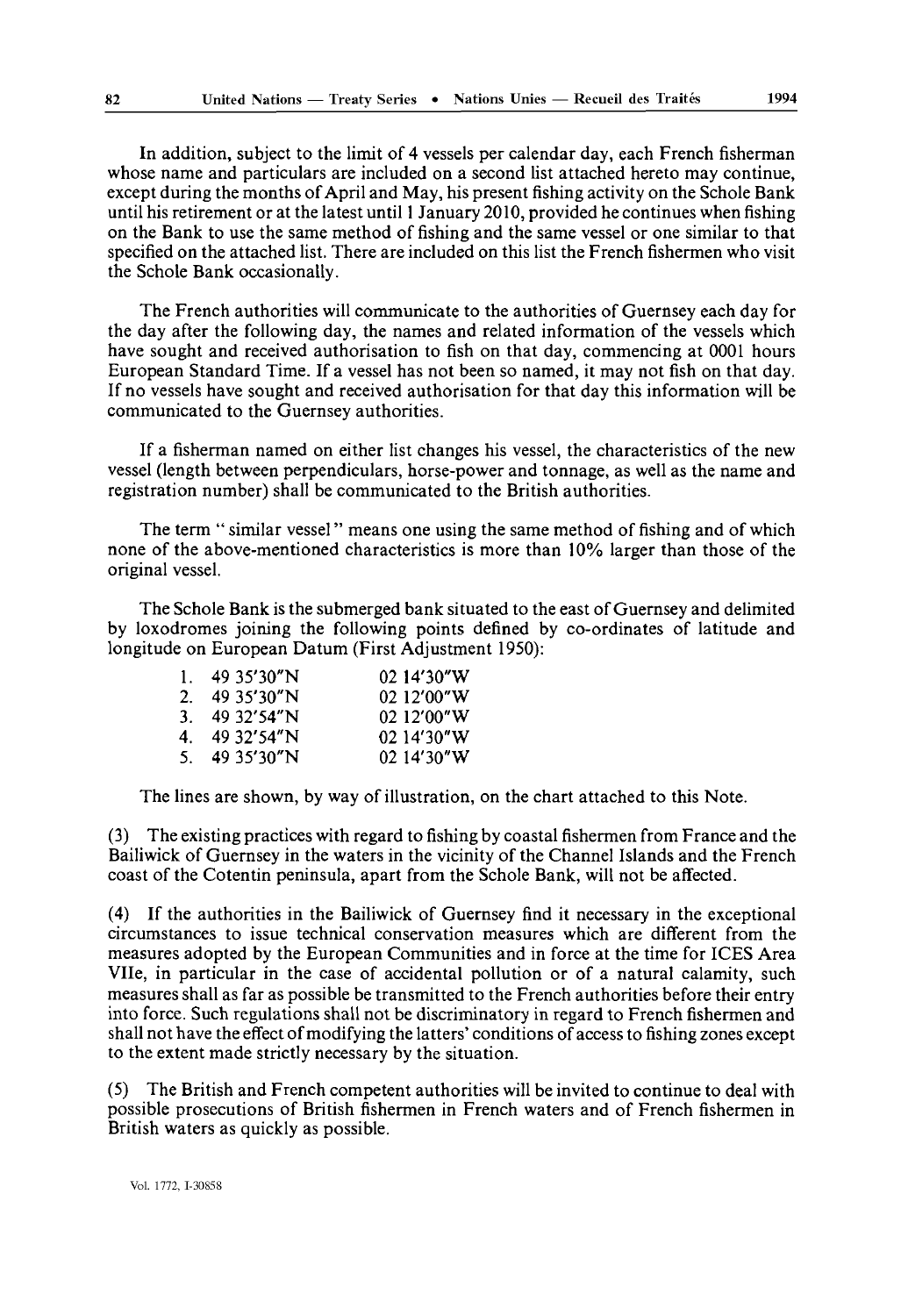(6) The parties shall inform each other through diplomatic channels of any problem which may arise over the application of the foregoing provisions. At the request of either party, they may meet in order to examine the question and to deal with any matter in relation to the present Note, including questions concerning the conservation of the resources of the Schole Bank and the levels of fishing.

The above provisions do not prevent contacts between fishermen at local level. Fishermen shall be encouraged to discuss between themselves fishing problems which they meet.

If the foregoing proposals are acceptable to the Government of the French Republic, the Embassy has the honour to propose that this Note and the Ministry's reply in that sense shall constitute an agreement between the British and French governments which shall enter into force on the date of the Ministry's reply.

Her Britannic Majesty's Embassy avails itself of this opportunity to renew to the Ministry of Foreign Affairs the assurance of its highest consideration.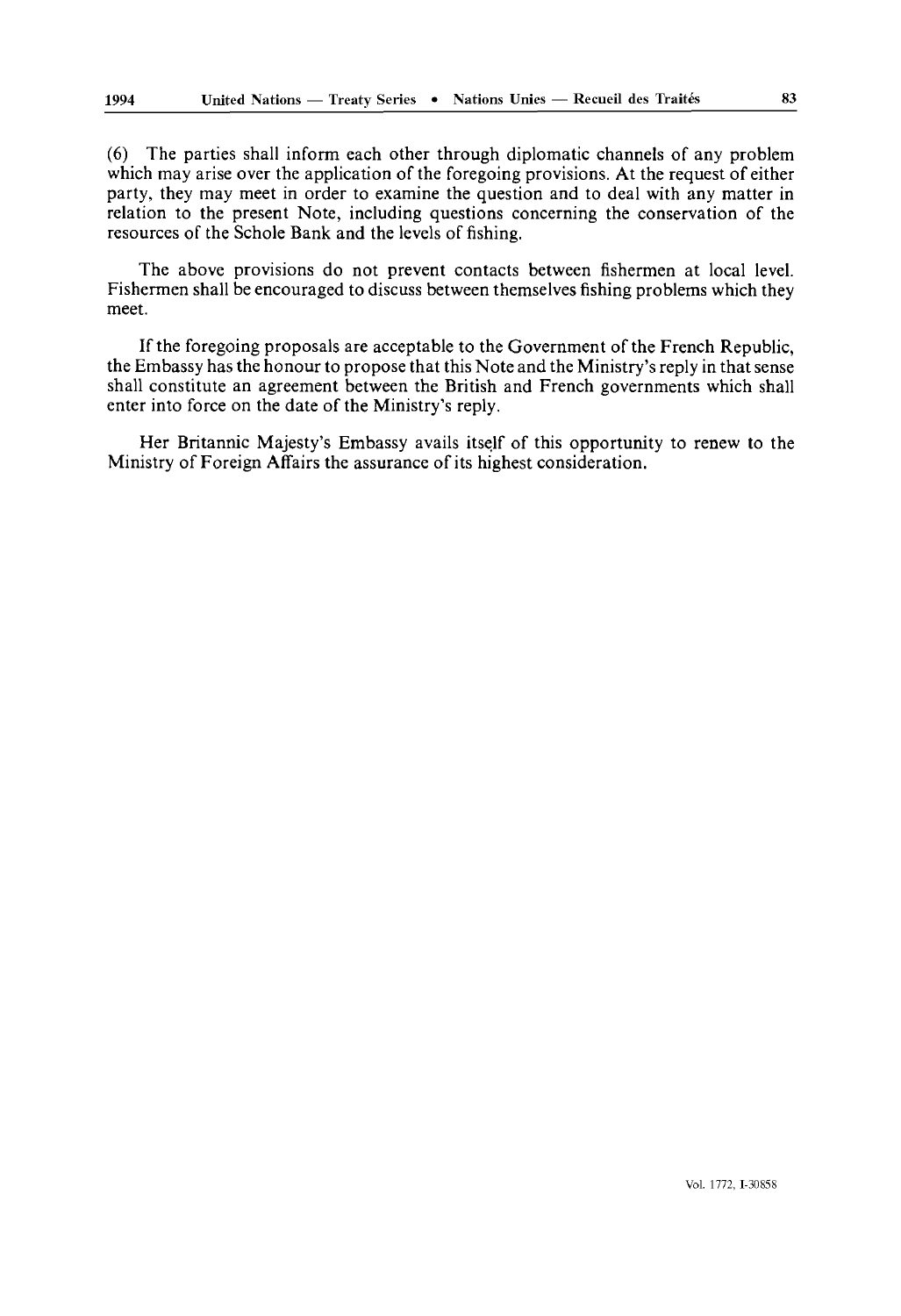

Vol. 1772, 1-30858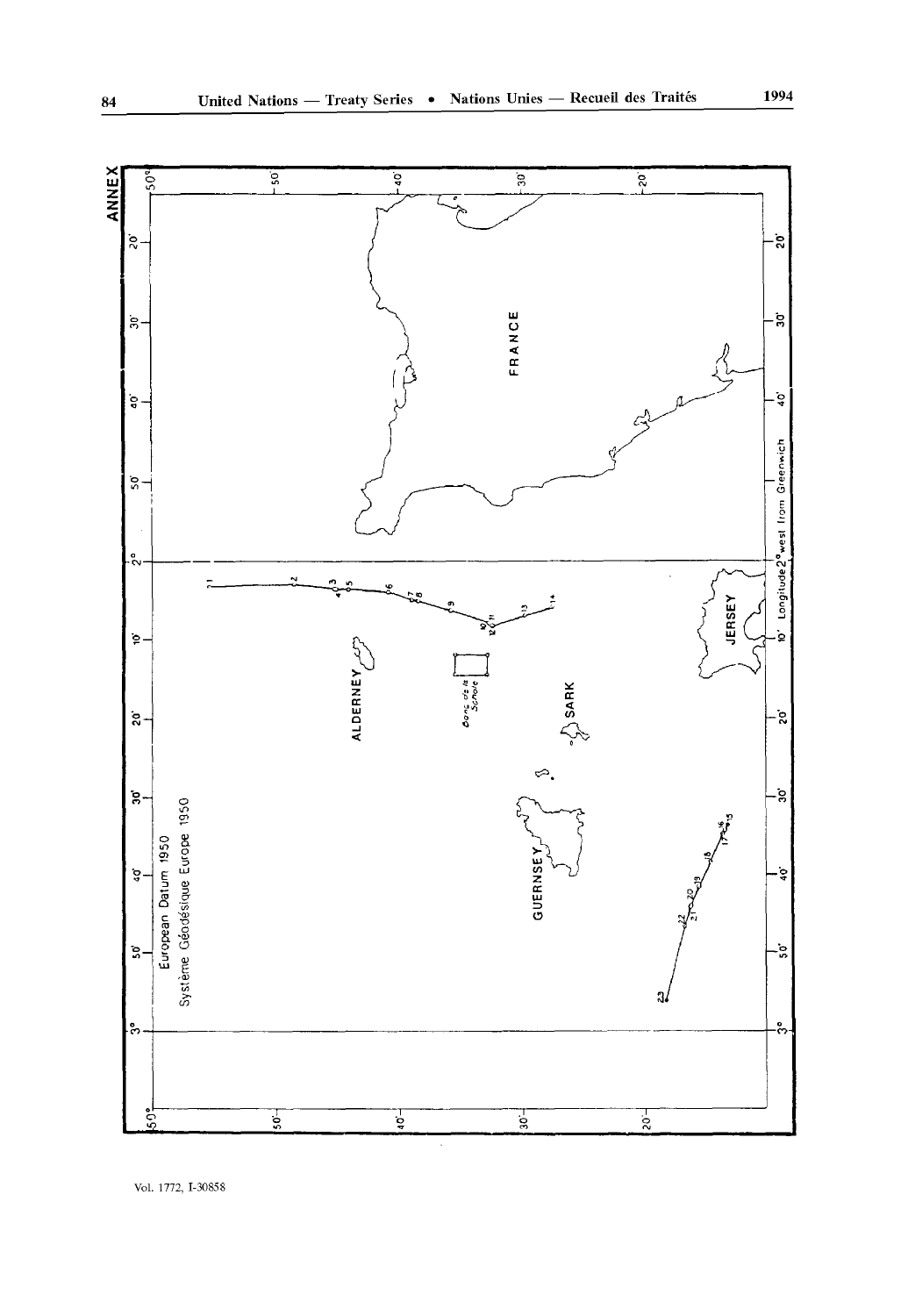| Nom du navire      | Numéro<br><i>immatric.</i> | Type                        | Année<br>construct. | Longueur<br>en mètres | Puissance<br>KW  | Tonnage<br>TX | Port<br>exploit. | Nom du prop.                | Numéro<br>identif. | Année de<br>naissance |
|--------------------|----------------------------|-----------------------------|---------------------|-----------------------|------------------|---------------|------------------|-----------------------------|--------------------|-----------------------|
| Equinoxe           | 775925                     | Caseyeur                    | 1991                | 10,45m                | 110kw            | 9,98tx        | Carteret         | Jean-Marie<br><b>TEXIER</b> | 73N1940            | 11.09.54              |
| Rose des<br>Champs | 449 375B                   | Chalutier polyvalent        | 1978                | 9,54m                 | 103kw            | 5,60tx        | Carteret         | Jacky DUVAL                 | 75T1426            | 24.03.60              |
| Impatiens          | 711 742                    | Caseyeur                    | 1989                | 11,98m                | 155kw            | 9,85tx        | Carteret         | Hubert<br><b>MARGUERIE</b>  | 76A1507            | 07.12.54              |
| Boukalot           | 389 836K                   | Chalutier                   | 1977                | 10,50m                | 82kw             | $9,6$ ltx     | Carteret         | Pierre<br><b>MUZARD</b>     | 75B1365            | 27,03.46              |
| Maygirl            | 638 618A                   | Caseyeur                    | 1984                | 8,70m                 | 88 <sub>kw</sub> | 7,83tx        | Carteret         | Francois<br>LECUREUIL       | 69L0447            | 05.03.49              |
| Alizé              | 775 449                    | Caseyeur                    | 1990                | 9,85m                 | $162$ kw         | 5,96tx        | Carteret         | Remi DUVAL                  | 72D294             | 28.10.56              |
| L'Ange des mers    | 303 277                    | Caseyeur                    | 1966                | 10,00m                | 81kw             | 8,36tx        | Carteret         | Dany LE PETIT               | 80P1149            | 28.08.60              |
| Edelweiss          | 711 604H                   | Caseyeur                    | 1988                | 11,97m                | 221kw            | 11,35tx       | Carteret         | Yannick<br><b>DUVAL</b>     | 78D1267            | 01.09.62              |
| L'Albatros         | 775 901W                   | Caseyeur catamaran          | 1991                | 11,98m                | 220kw            | 20,92tx       | Carteret         | Raymond<br><b>DAVODET</b>   | 66A1848            | 06.07.49              |
| La Schole          | 518 387P                   | Chalutier pêche<br>arrière  | 1981                | 15,23m                | 195kw            | 27,94tx       | Carteret         | Claude RAOUL                | 6151171            | 16.09.46              |
| Cap de Carteret    | 273 948 V                  | Chalutier pêche<br>latérale | 1969                | 14,40m                | 152kw            | 27,17tx       | Carteret         | Michel RAOUL                | 64A1470            | 11.01.50              |
| Cach               | 231 879T                   | Chalutier pêche<br>arrière  | 1973                | 12,50m                | $221$ kw         | 12,50tx       | Carteret         | Claude<br><b>LAVAULEE</b>   | 57F0589            | 11.01.58              |

#### LISTE "A' '—PROPOSITION D AVRIL 1992

 $+661$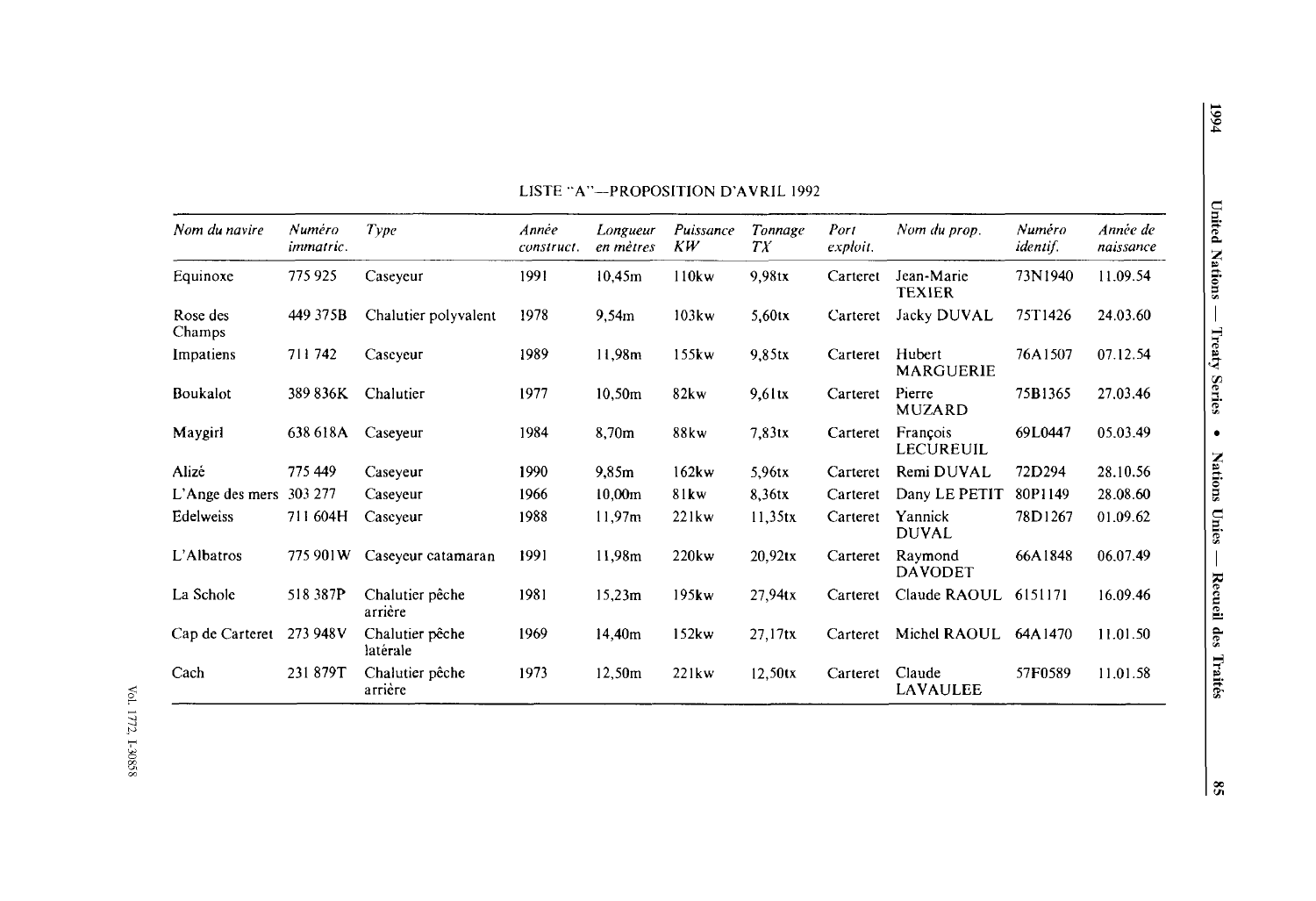| Saint Helier<br>Georges LANORT         | 679153G | Chalutier<br>60S0407 | 1986<br>29.10.45 | 13.25 | 242 | 26.00 | <b>GRANVILLE</b> |
|----------------------------------------|---------|----------------------|------------------|-------|-----|-------|------------------|
| Stella Polaris<br>Yves LEVERRIER       | 162592F | Chalutier<br>62W0950 | 1973<br>23.07.48 | 13.68 | 210 | 27.00 | <b>GRANVILLE</b> |
| Bavolette<br>Philippe BOUILLON         | 231932A | Chalutier<br>79L1141 | 1973<br>01.01.65 | 14.13 | 220 | 30.00 | <b>GRANVILLE</b> |
| Christophe LAURENT 2<br>Georges HERPIN | 449755Q | Chalutier<br>61L0844 | 1979<br>07.05.44 | 14.50 | 278 | 31.00 | <b>GRANVILLE</b> |
| Catherine Philippe<br>Roger ALLAIN     | 449489A | Chalutier<br>66T1588 | 1979<br>30.11.50 | 14.50 | 220 | 30.00 | <b>GRANVILLE</b> |
| Le Dylan<br>Joel BARBEY                | 329586W | Chalutier<br>73Z1951 | 1975<br>22.12.54 | 14.91 | 205 | 30.00 | <b>GRANVILLE</b> |
| Massabielle<br>Claude LAZARO           | 338276S | Chalutier<br>59N0353 | 1976<br>23.12.35 | 15.20 | 294 | 30.00 | <b>GRANVILLE</b> |
| Essor<br>Pascal PAPILLON               | 517745S | Chalutier<br>82F1082 | 1980<br>20.09.67 | 15.25 | 294 | 33.00 | <b>GRANVILLE</b> |
| L'Armada<br>Leon BOUCHART              | 273914H | Chalutier<br>60Z0046 | 1967<br>02.10.44 | 15.60 | 243 | 30.00 | <b>GRANVILLE</b> |
| Vic Jo Law<br>Victor BOURGET           | 517946  | Chalutier<br>58R0074 | 1980<br>25.02.40 | 15.39 | 278 | 30.00 | <b>GRANVILLE</b> |
| Le Kleber<br>Alain BOUCHART            | 274321  | Chalutier<br>65K1484 | 1975<br>28.08.48 | 15.80 | 280 | 30.00 | <b>GRANVILLE</b> |
| Brise d'Armor<br>Yvon HALNAUT          | 339616  | Chalutier<br>75W1406 | 1972<br>27.01.59 | 16.50 | 211 | 30.00 | <b>GRANVILLE</b> |

g. a

 $\frac{1994}{\ }$ 

l raitès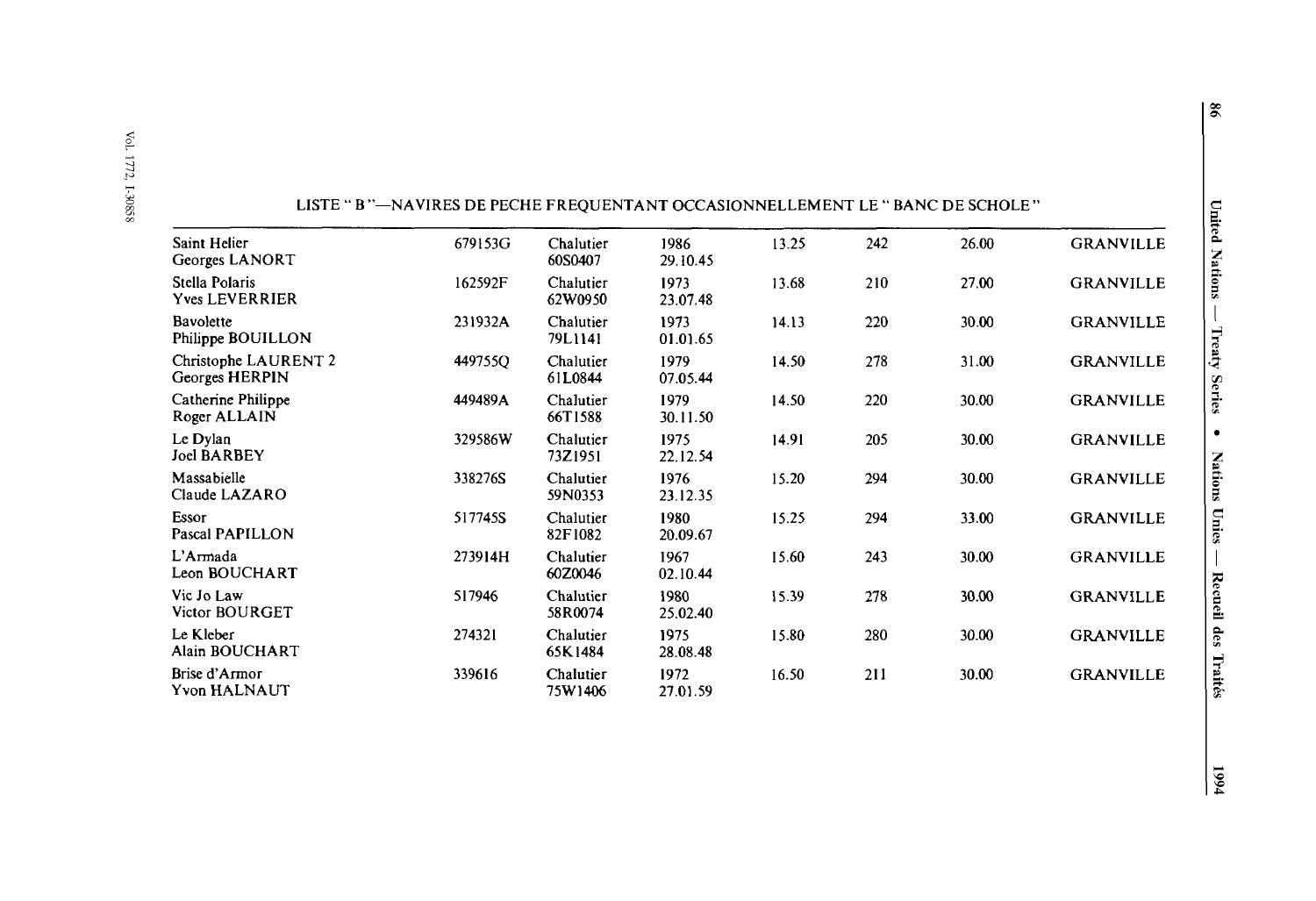| Le Garlany<br>Jacques MARGOLLE         | 2762062 | Chalutier<br>54X0106 | 1974<br>28.06.40 | 16.50 | 281 | 30.00 | <b>GRANVILLE</b> |
|----------------------------------------|---------|----------------------|------------------|-------|-----|-------|------------------|
| Cap NW<br>Luc LAZARO                   | 518116V | Chalutier<br>76Z1460 | 1981<br>06.07.59 | 16.67 | 256 | 35.00 | <b>GRANVILLE</b> |
| Hermes 1<br>Jean-Pierre GIROULT        | 711273Y | Chalutier<br>65M1486 | 1987<br>26.11.49 | 16.90 | 278 | 49.00 | <b>GRANVILLE</b> |
| Christoph Arnaud<br><b>F CATHERINE</b> | 232S994 | Chalutier<br>72B0338 | 1974<br>22.02.56 | 17.47 | 294 | 49.00 | <b>GRANVILLE</b> |
| Iguane<br>Gilles LEGAND                | 302813V | Chalutier<br>69B0461 | 1969<br>01.06.52 | 17.90 | 353 | 50.00 | <b>GRANVILLE</b> |
| Antaeus<br>Philippe BOULEY             | 711864R | Chalutier<br>73J2006 | 1989<br>08.07.59 | 20.85 | 429 | 73.76 | <b>GRANVILLE</b> |
| Le Derby<br>Didier JEANNE              | 711761D | Chalutier<br>74U1560 | 1989<br>24.07.54 | 21.10 | 412 | 67.76 | <b>GRANVILLE</b> |
| Le Tiberiade<br>Jean-Pierre LEVERRIER  | 711553V | Chalutier<br>60N1278 | 1989<br>04.05.47 | 18.85 | 405 | 64.45 | <b>GRANVILLE</b> |
| Marie Galante<br>Serge MILON           | 429744  | Chalutier<br>72H5151 | 1978<br>11.01.56 | 16.78 | 323 | 29.74 | <b>GRANVILLE</b> |
| Philcathane<br>Marcel HEUZE            | 639451  | Chalutier<br>59W0360 | 1987<br>20.08.44 | 16.90 | 280 | 46.56 | <b>GRANVILLE</b> |
| La Belle Gueuse II<br>Henri BOULLAND   | 711700  | Chalutier<br>63R1364 | 1989<br>17.06.47 | 18.20 | 405 | 62.37 | <b>GRANVILLE</b> |
| Mam Goz II<br>Jean-Pierre BALNY        | 176213  | Chalutier<br>65U1515 | 1972<br>25.07.48 | 18.80 | 323 | 49.71 | <b>GRANVILLE</b> |
| Manourellie II<br>Alain TANGUY         | 775473  | Chalutier<br>70M0522 | 1991<br>29.04.54 | 15.95 | 243 | 45.95 | <b>GRANVILLE</b> |

#### LISTE "B"— NAVIRES DE PECHE FREQUENTANT OCCASIONNELLEMENT LE "BANC DE SCHOLE" *(continued)*